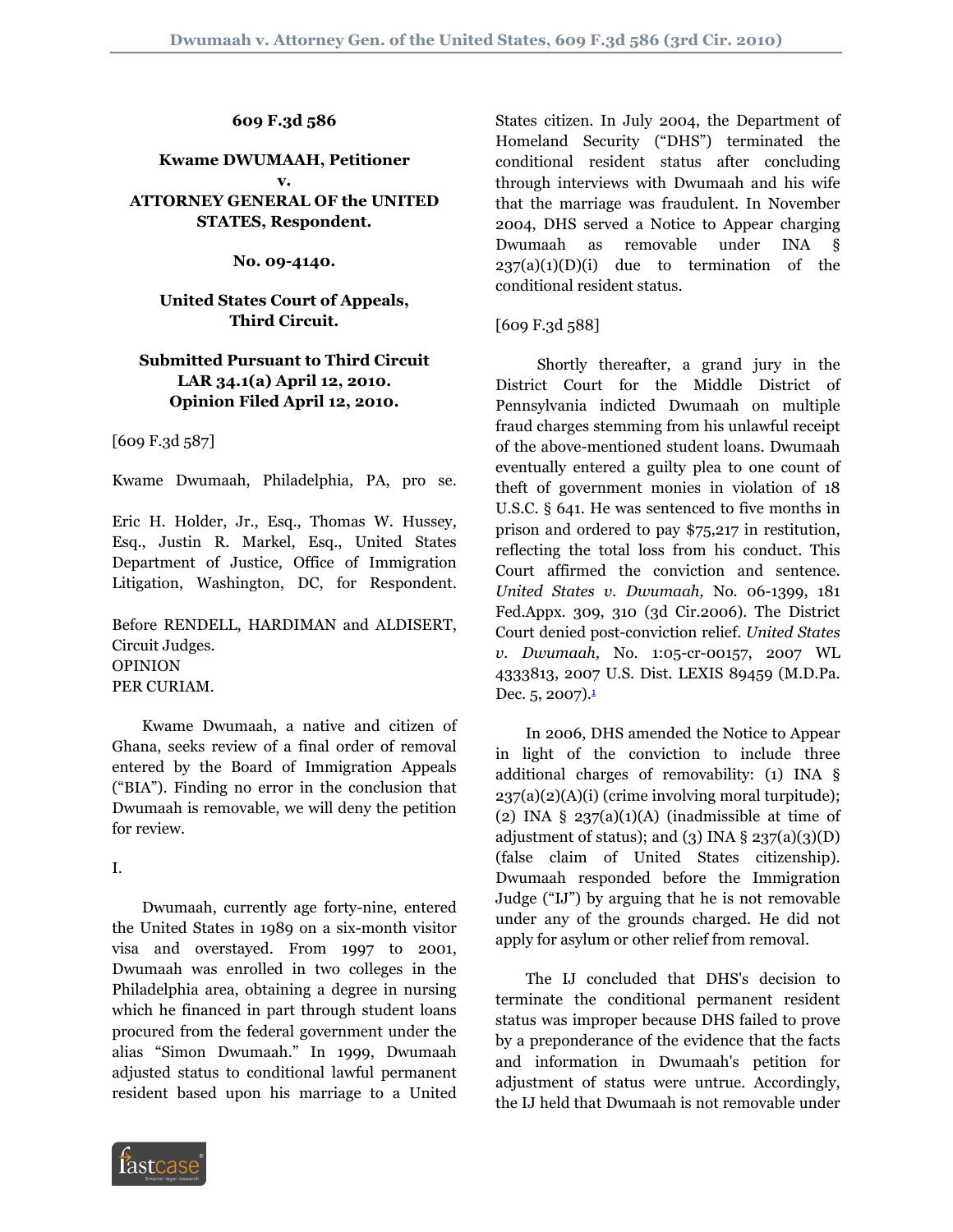§ 237(a)(1)(D)(i). However, the IJ also concluded that DHS proved by clear and convincing evidence that Dwumaah is removable under §  $237(a)(3)(D)$  for having falsely claimed United States citizenship on his student loan applications.[2](#page-2-1) After Dwumaah appealed, the BIA remanded the matter for the IJ to consider Dwumaah's eligibility for cancellation of removal under INA § 240A(a).

<span id="page-1-0"></span> On remand, the IJ reaffirmed the finding that Dwumaah is removable for falsely claiming citizenship, and denied cancellation of removal. Dwumaah challenged both rulings on appeal, and the BIA affirmed. The BIA refused to disturb the finding that Dwumaah falsely claimed citizenship when applying for federal financial aid, concluding that the government met its burden by demonstrating removability through clear and convincing, albeit circumstantial, evidence. The BIA also agreed that Dwumaah is not entitled to cancellation of removal. Dwumaah timely filed his petition for review.

# II.

 We have jurisdiction under 8 U.S.C. § 1252(a). Where, as here, the

## [609 F.3d 589]

BIA essentially adopted the IJ's findings and discussed the IJ's decision, we review the decisions of both the IJ and the BIA. *Chen v. Ashcroft,* 376 F.3d 215, 222 (3d Cir.2004). We review agency factual determinations under the substantial evidence standard and accept those determinations as conclusive unless "any reasonable adjudicator would be compelled to conclude to the contrary." 8 U.S.C. § 1252(b)(4)(B); *Dia v. Ashcroft,* 353 F.3d 228, 249 (3d Cir.2003) (en banc). We exercise de novo review over legal determinations. *Toussaint v. Att'y Gen.,* 455 F.3d 409, 413 (3d Cir.2006).

<span id="page-1-1"></span> Dwumaah's sole challenge in this Court is to the determination that he is removable under INA  $\S 237(a)(3)(D).<sup>3</sup> Section 237(a)(3)(D) provides in$  $\S 237(a)(3)(D).<sup>3</sup> Section 237(a)(3)(D) provides in$  $\S 237(a)(3)(D).<sup>3</sup> Section 237(a)(3)(D) provides in$ relevant part that "[a]ny alien who falsely



represents, or has falsely represented, himself to be a citizen of the United States for any purpose or benefit under ... any Federal .. law is deportable." 8 U.S.C.  $\S$  1227(a)(3)(D). The government bears the burden to establish removability "by clear and convincing evidence." 8 U.S.C. § 1229a(c)(3)(A). "Only if [DHS] satisfies this burden, based on evidence presented at a hearing, may the immigration judge issue an order authorizing removal." *Duvall v. Att'y Gen.,* 436 F.3d 382, 388 (3d Cir.2006). "No decision on deportability shall be valid unless it is based upon reasonable, substantial, and probative evidence." 8 U.S.C. § 1229a(c)(3)(A).

 Dwumaah argues that DHS failed to meet its burden of proof because he never admitted that he completed the loan applications, and he objects that DHS made its case solely through circumstantial evidence linking him to the applications. These arguments are plainly insufficient. The record contains verified copies of Federal Student Aid applications for 1996-97 and 1997-98 submitted by "Simon Dwumaah." A.R. at 807-814. The applicant marked "yes" to indicate that he is a citizen of the United States and signed both forms. While Dwumaah claims no knowledge of these forms, he conceded that he applied for student loans, that he used the alias Simon Dwumaah when he did so, and that he attended the school listed on the applications. In addition, the forms set forth his correct home address and marital status, as well as a social security number and false date of birth that were linked to Dwumaah through his own admissions. Given this record, the IJ did not err in drawing the clear inference that Dwumaah completed the applications and falsely claimed citizenship for an improper purpose-a finding that is further supported by the undisputed record of his conviction for theft of government monies.

 While Dwumaah correctly notes that DHS was unable to verify conclusively through forensic analysis that the signatures on the applications belonged to him, we discern no error in the IJ drawing a negative inference from Dwumaah's refusal to provide a handwriting exemplar. As the IJ observed, Dwumaah's mere denial of having